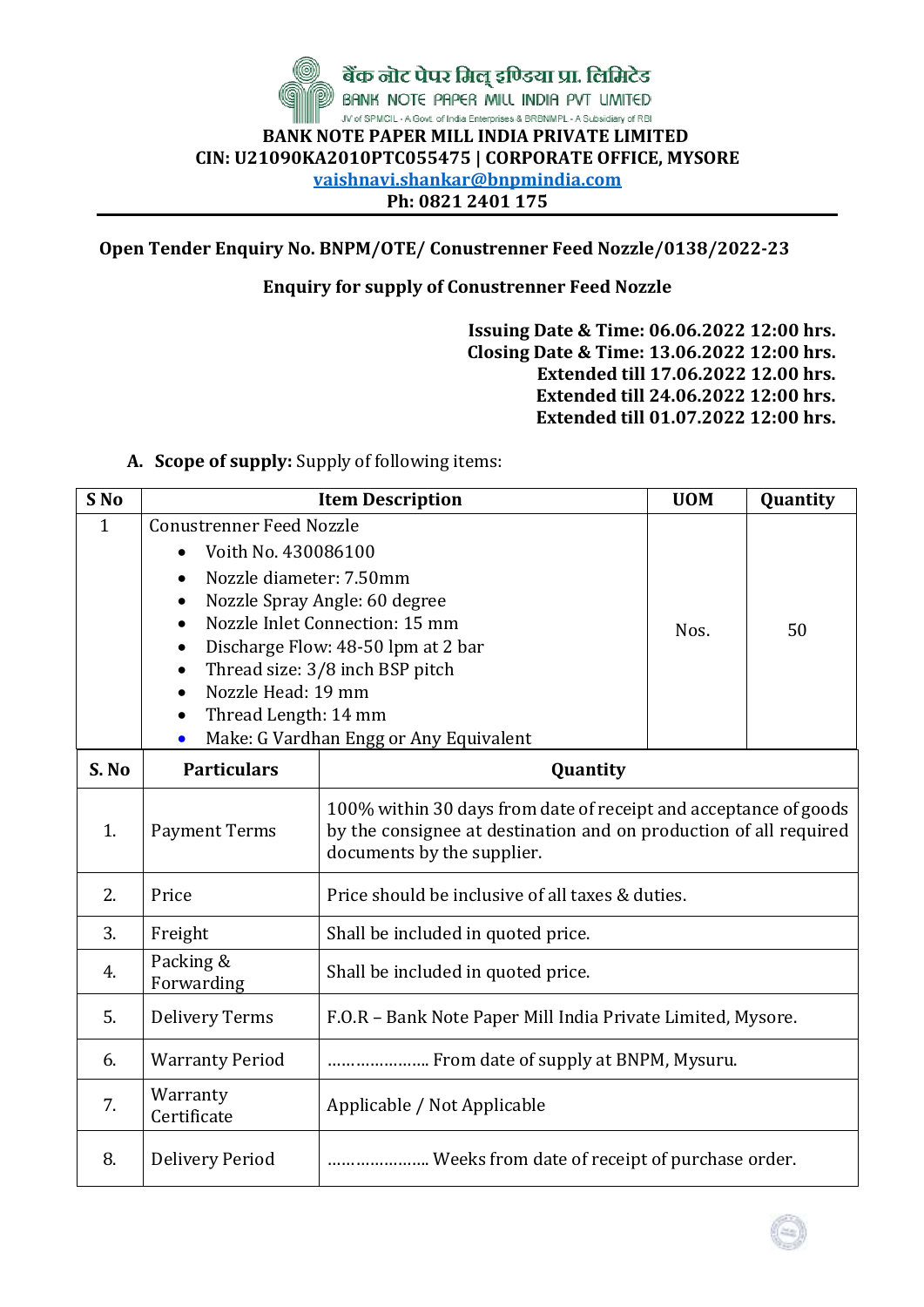| 9.  | Validity of Bid                | 30 days from date of closing of tender.                                                                            |
|-----|--------------------------------|--------------------------------------------------------------------------------------------------------------------|
| 10. | Material to be<br>delivered at | <b>Engineering Stores,</b><br>Bank Note Paper Mill India Private Limited,<br>Note Mudran Nagar,<br>Mysore 570 003. |
| 11. | Contact person                 | Ms. Vaishnavi Shankar<br>P: 0821-2401175                                                                           |

## **Price Bid Format:**

| S No         |                                                                                                                                                                                                                                                                                                                                                   | <b>UOM</b> | Qty. | Unit<br>rate | Freig<br>ht,<br><b>P&amp;F</b><br><b>Char</b><br>ges | GS<br>T<br>$\omega$<br><br>$\%$ | Unit<br>rate<br>includi<br>ng GST<br>&<br>Freigh<br>t, P&F<br>Charge<br>S | Grand<br>total<br>inclusive<br>of GST<br>and<br>Freight,<br><b>P&amp;F</b><br><b>Charges</b><br>(F.0.R,<br>BNPM,<br>Mysore) |
|--------------|---------------------------------------------------------------------------------------------------------------------------------------------------------------------------------------------------------------------------------------------------------------------------------------------------------------------------------------------------|------------|------|--------------|------------------------------------------------------|---------------------------------|---------------------------------------------------------------------------|-----------------------------------------------------------------------------------------------------------------------------|
| $\mathbf{1}$ | <b>Conustrenner Feed Nozzle</b><br>Voith No. 430086100<br>$\bullet$<br>Nozzle diameter: 7.50mm<br>Nozzle Spray Angle: 60<br>degree<br>Nozzle Inlet Connection:<br>15 mm<br>Discharge Flow: 48-50<br>lpm at 2 bar<br>Thread size: 3/8 inch BSP<br>pitch<br>Nozzle Head: 19 mm<br>Thread Length: 14 mm<br>Make: G Vardhan Engg or<br>Any Equivalent | Nos.       | 50   |              |                                                      |                                 |                                                                           |                                                                                                                             |
|              | Total price inclusive of all tax, freight, P&F & any other charges in<br>figures                                                                                                                                                                                                                                                                  |            |      |              |                                                      |                                 |                                                                           |                                                                                                                             |
|              | Total price inclusive of all tax, freight, P&F & any other charges in<br>words                                                                                                                                                                                                                                                                    |            |      |              |                                                      |                                 |                                                                           |                                                                                                                             |

**HSN Code:** (\_\_\_\_\_\_\_\_\_\_\_\_\_\_)